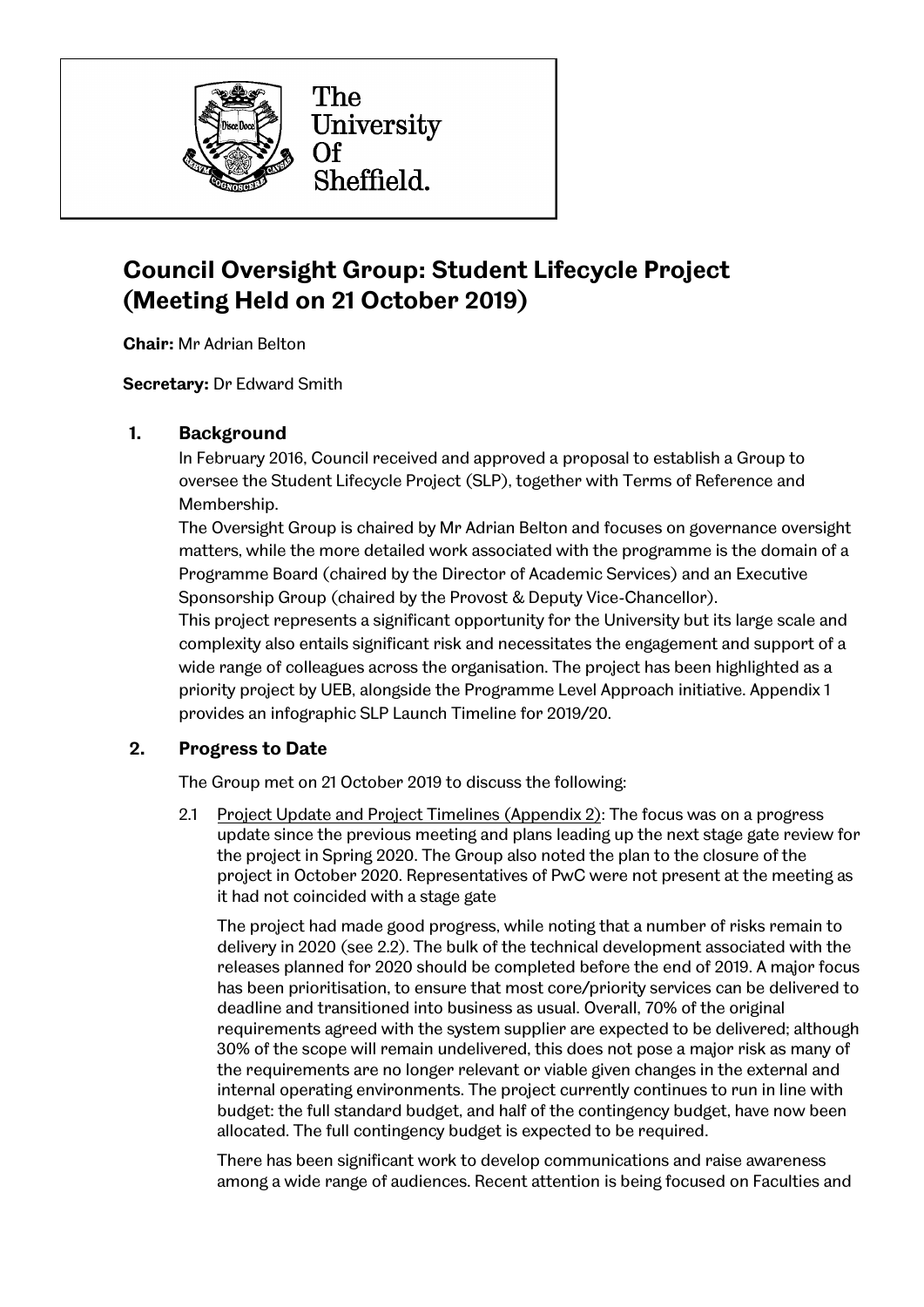Faculty leadership, which will be responsible for managing the change of business processes involved with staff in their local areas.

Grants to the HESA Data Futures project have been suspended for the time being subject to clarification. The project is therefore out scope of the SLP at present, and the risk it poses to the project has accordingly been diminished. Efforts are ongoing to maximise the synchronisation of the SLP with other major systems and process changes, e.g. the Programme Level Approach (PLA) initiative.

Progress will remain under continuous review in anticipation of the next stage gate review, which will take place in Spring 2020. At that juncture, UEB will approve one of three options that will inform the direction taken in April-September 2020:

- Option 1: Closure of the project in October 2020 with recognition that additional investment may be required for specific projects/product developments to manage any remaining and still relevant scope;
- Option 2: Extension of the project to complete remaining and still relevant scope. This option would require an extension to investment;
- Option 3: Closure of the project ('Do Nothing') with remaining and still relevant scope managed by business as usual.
- 2.2 Risk Update (Appendix 3): An update on risk will remain a standing item on the Group agenda. The Group discussed two principal areas of risk:
	- Failure to effectively manage (the scale of) business process re-engineering. Mitigation: The team has scaled up its change management and communications activities and is working in partnership with senior figures in Faculties and Professional Services functions. A transition plan is being developed with clear allocation of roles and responsibilities during and after the move to business as usual. The Group noted that a range of further activities are planned and required to fully mitigate this risk.
	- Quality of institutional data affects quality of Project Delivery: this will be at the point of migration from CIS to SITS. This risk is complex, noting historic systems architecture, and a data quality approach is being developed and adopted, which rests on strong engagement with Professional Services staff from across the University. The team, working closely with colleagues from IT Services delivering critical work on linked IT systems, will deliver a range of testing to assess readiness for data migration and the risk posed by the activity.
	- The other risks outlined in Appendix 2 are being managed and do not currently give rise to concern. There has been progress in staff retention, where key fixed-term staff associated with the SLP have been transitioned onto permanent contracts. This process is being completed in partnership with HR and IT Services.
	- The Group discussed the risk of further slippage in the timeline to completion, and the sensitivity of communicating a delay to staff within the University. The Group discussed contingency options and noted that further work was required to explore the risks around specific contingencies. It was noted that the most likely contingency option—continue to run elements of the existing student system—would represent a range of risks for the University given the sustainability of the technology.
	- The governance oversight arrangements for the project were clear to the Group (Programme Board - Sponsorship Group - Oversight Group). When discussing the project close and handover from the SLP project sponsor, executive owner, and project director to BAU, it became less clear what the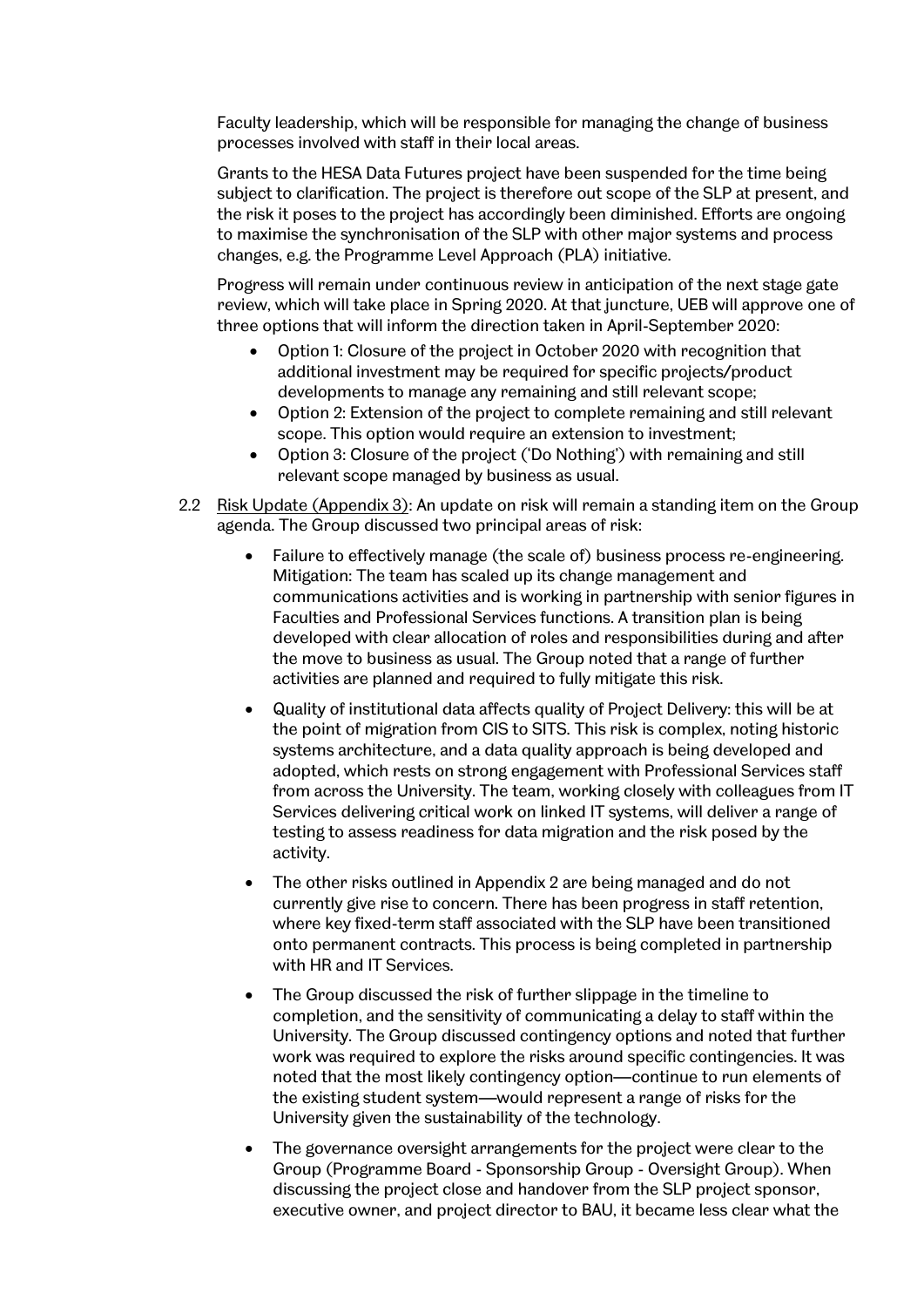executive and management lines were in the project compared to what they would be in business as usual and specifically whether they were the same or different roles who were handing over and accepting risks. Work is in train to clarify reporting lines for any handover risks associated with closing the project.

- 2.3 Expected Benefits Realisation (Appendix 4): The seven Primary Benefits were noted. The Group drew attention to the following:
	- There are c. 800 standalone systems in operation that store student information. The move to the new student system should provide the stimulus for a culture change in this regard. Synchronisation with broader changes in information management and security at TUoS will be important in this regard. The University is looking to appoint a Chief Information Officer.
	- Beyond the Primary Benefits, the SLP has had the effect of introducing new capacities and capabilities to TUoS in areas like testing and business analysis. The retention of staff noted above is helping to consolidate this knowledge.
	- Though some risk management around staff expectations management will be needed, there is confidence that the system can realise the majority of benefits anticipated.

### **3. Next Steps**

The Group will meet again after the next stage gate review, which will take place in Spring 2020.

November 2019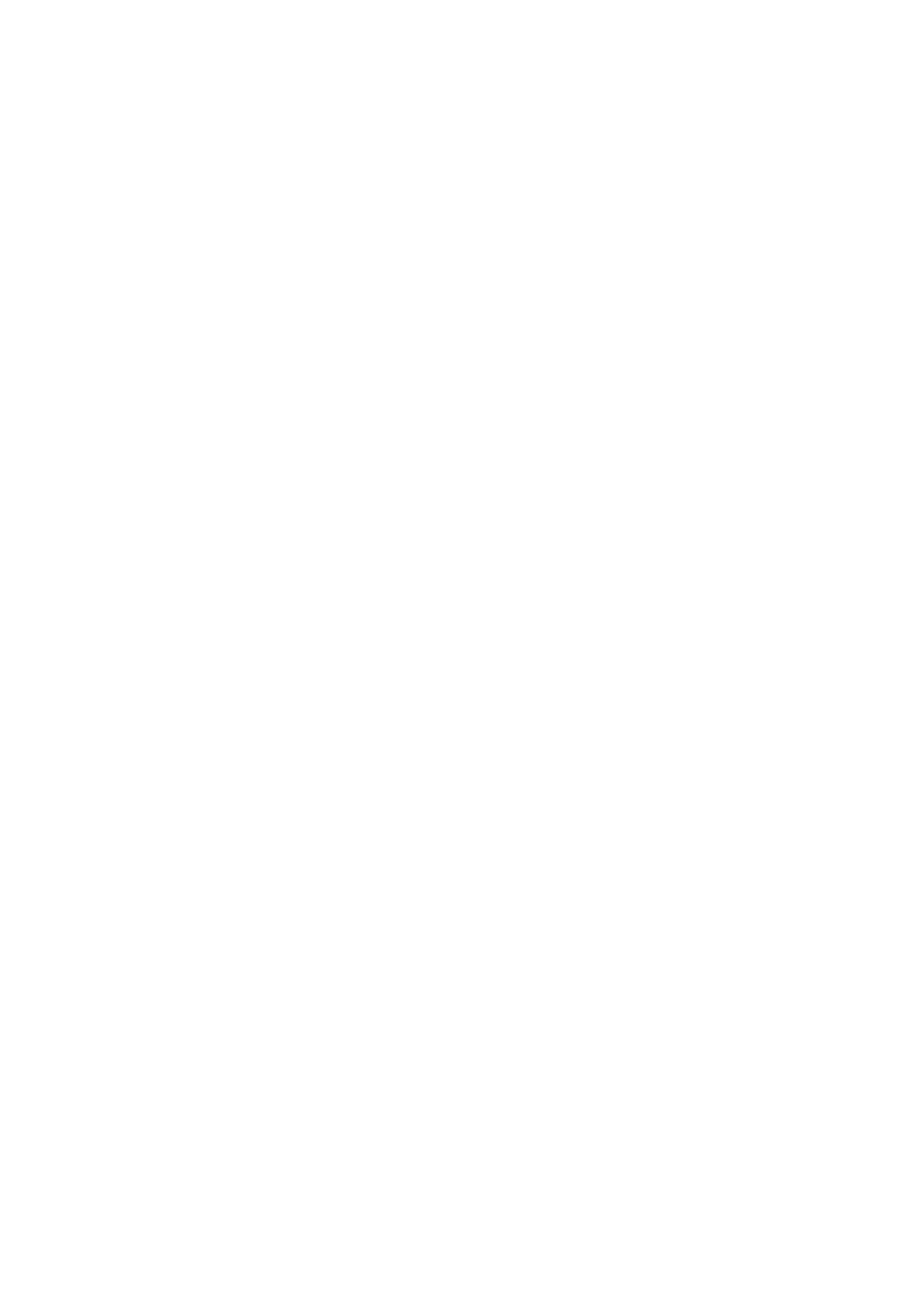# SLP Launch Timeline 2019-2020

# Appendix 1

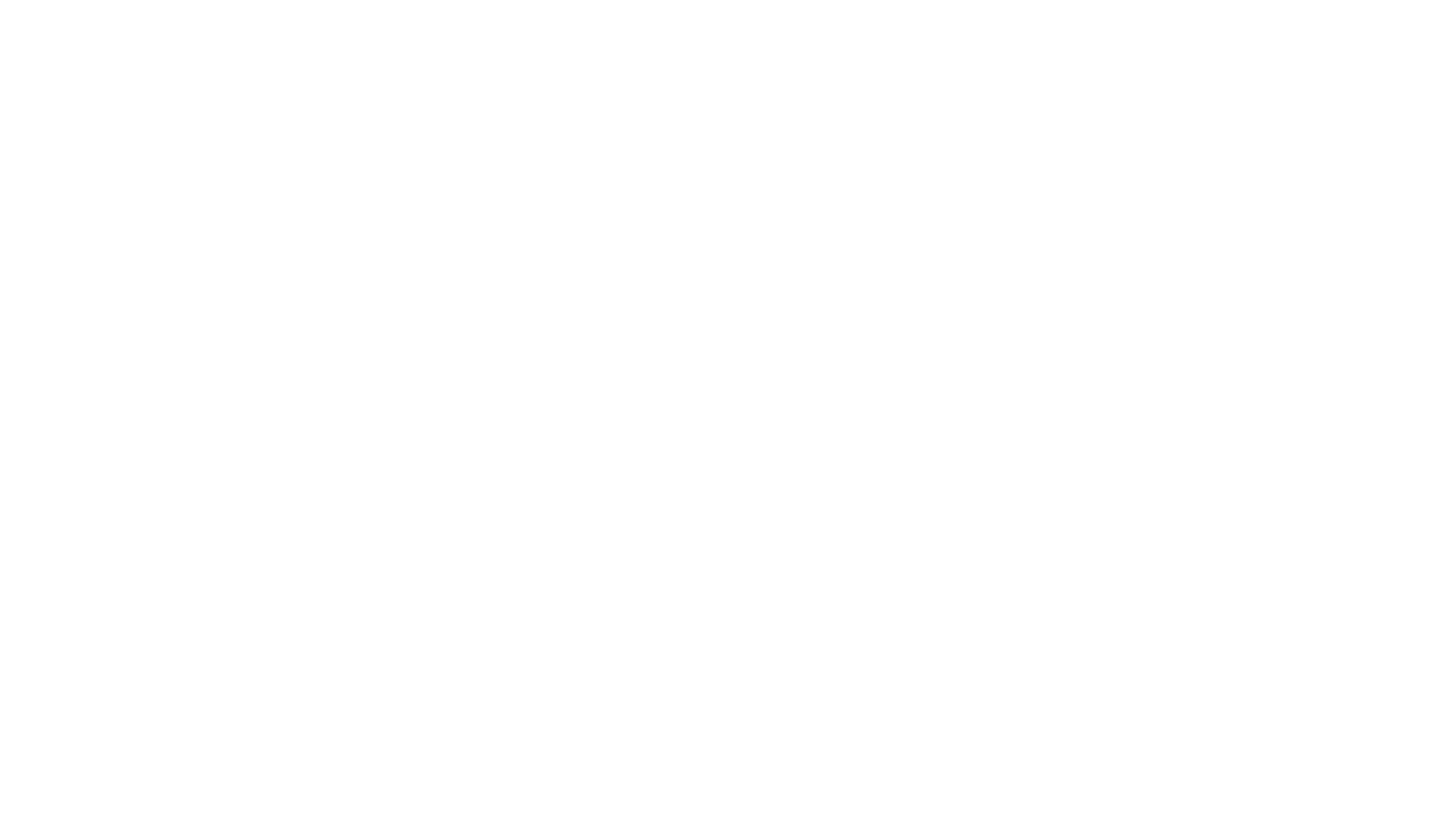

The University Sheffield.

Student Lifecycle Project.

# **Appendix 2**

## **Student Lifecycle Project - Progress Update**

### **1. Background**

- 1.1 The Student Lifecycle Project is an ambitious programme of change that will make our services for students more efficient and effective by improving processes and systems. The project is delivering a number of interdependent initiatives to review and enhance different areas of the student lifecycle.
- 1.2 The project represents a significant opportunity for the University but its large scale and complexity also entails significant risk and necessitates the support of a wide-range of colleagues. The project has been highlighted as a priority project by UEB, alongside the Programme Level Approach initiative, and is being supported by the Strategic Change Office.
- 1.3 University Council agreed the Business Case for the Student Lifecycle Project in November 2016, following approval by the UEB and Finance Committee. The project began its implementation phase in September 2017 and is due to complete at the end of October 2020.
- 1.4 Governance for the Project is provided by several groups, including a Sponsoring Group chaired by the Deputy Vice Chancellor and a Programme Board chaired by the Executive Director of Academic Services. A Council Oversight Group meets periodically to consider PwC assurance reviews.
- 1.5 More information about the project can be found at[: https://www.sheffield.ac.uk/slp.](https://www.sheffield.ac.uk/slp)

### **2. Progress Update**

Overview of progress

- 2.1 The Student Lifecycle Project's Sponsoring Group and Programme Board have worked over the last year to prioritise the key work required to implement the new student system and associated services. The work on these areas has progressed with the project aiming to launch priority services in 2020, noting that several challenges still remain in achieving this. The project team are currently re-evaluating project plans/structure to assess the remaining challenges and provide further clarity about the risks (see section 3) to milestones over the next 12 months.
- 2.2 The completion of priority services will deliver a significant number of the benefits outlined in the original Business Case. However, it is clear that the full scope originally specified cannot all be delivered within the existing timeframe or budget and options for managing this will need to be considered and agreed.
- 2.3 Three releases of development have been completed and are being used within the University prospective student enquiry management, interim curriculum management and assessment maintenance. Four more releases of development are scheduled over the next year. The completion of these releases, along with effective transition planning and delivery, will result in improvements for a range of student services and the student record managed within a new system.
- 2.4 The majority of the technical development associated with the releases planned for 2020 is expected to be complete before the end of 2019. This includes development of: managing student enrolment, module selection and changes to student records; assessment maintenance and management; PGR student functionality; the programme and module build; and student finance management.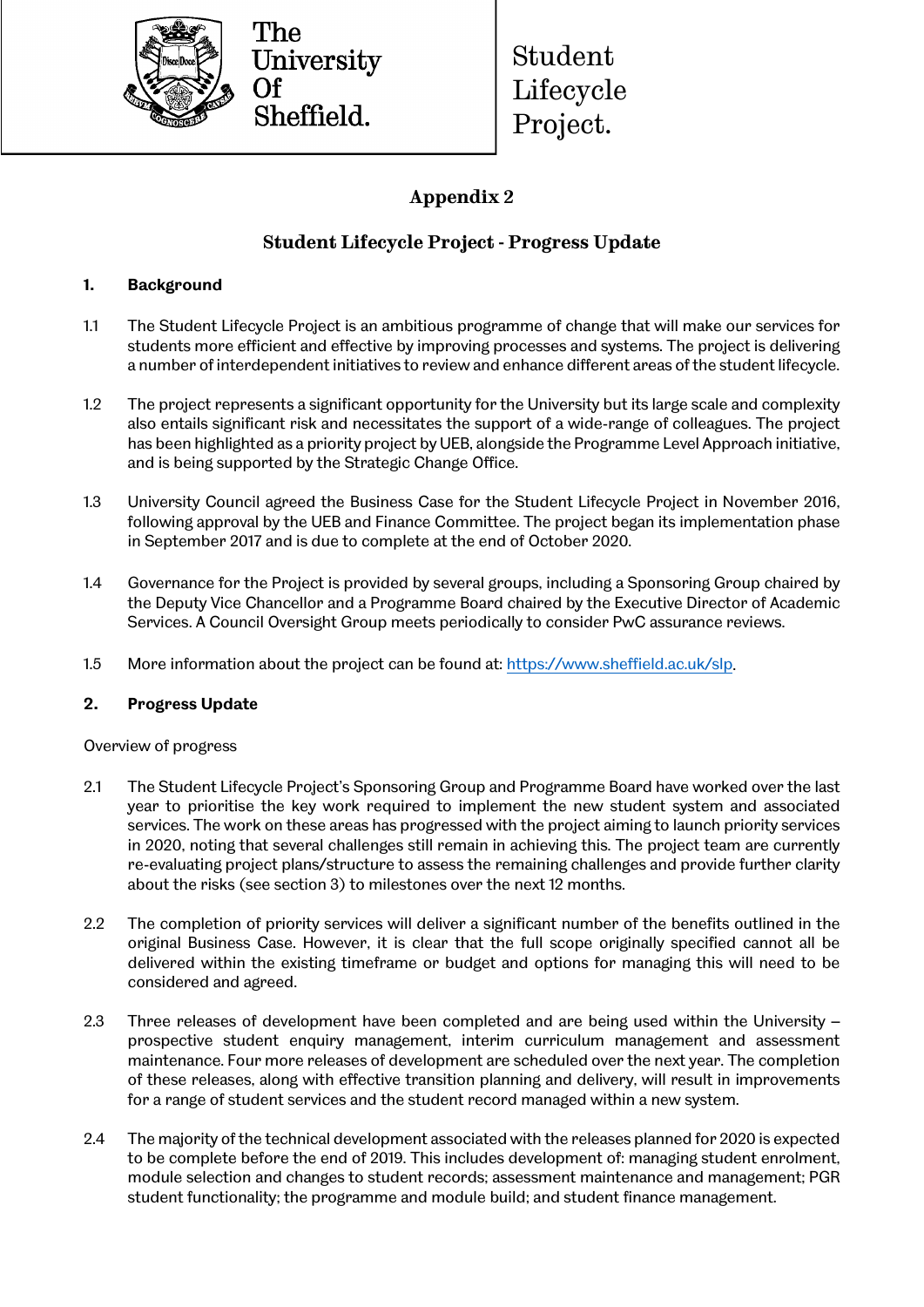2.5 The Project has experienced a number of challenges which have led to delays and the decision to reschedule releases from September 2019 to September 2020. The University and sector environment has changed substantially since the project started including extensive people change, three major staffing consultations and the introduction of a new regulator. The project has also been required to manage impacts from the postponement of the sector-wide Data Futures project.

#### Benefits progress

2.6 It is expected that the project will deliver a significant number of the benefits originally outlined, noting that in some cases delivery will only be partial. There are a number of benefits that are not expected to be realised, primarily as a result of items being de-prioritised to enable delivery of priority services or alternative decisions being made by the University recognising changing or other priorities.

#### Budget progress

- 2.7 The budget allocation for the project was £19,272,653, of which £2,286,051 was contingency funding.
- 2.8 The project is not currently forecasting to spend more than the overall original budget, despite the rescheduling of releases to 2020 and assuming delivery in 2020. However, due to the challenges experienced, all of the pre-contingency budget has now been allocated with some elements of the original project scope de-prioritised and not being completed within the existing timeframe.
- 2.9 To date, £1,125,308 has been approved and committed from the project's contingency budget to facilitate key additional testing resources and to extend contractor support. It is expected that all of the contingency budget will be required to enable delivery in 2020.
- 2.10 Although the project is not currently forecasting to exceed budget, there is a possibility of more funding being required if any further issues are encountered and as all existing budget is due to be used. The project's Sponsoring Group is closely monitoring the budget position and has approval of any spend from the remaining contingency budget.

#### Supplier and contract progress

- 2.11 The University has a strong contractual position and this has been used to help negotiate solutions to a number of challenges that have arisen with our system supplier – Tribal. The relationship is stable but we have experienced challenges in the last year around their provision of effective cloud environments and a sluggish attitude to system performance management.
- 2.12 The contract with Tribal is partly predicated on a large list of specific requirements (1507) that were specified in 2016. This list provides a strong backbone to the contract with Tribal, but is now somewhat dated and is being refined as we progress through development and our priorities change. It is envisaged that we will complete c70% of the original requirements that were specified with around c2% of the requirements no longer valid. It is expected that c28% of the requirements will need to be reassessed/taken forward following the project but possibly retained as contractual commitments with the supplier.

#### **3. Remaining primary risks**

- 3.1 The major risk to the University in respect ofthe Student Lifecycle Project is that our current student system (CIS) is now end of life and urgently needs to be replaced. It is inadvisable to extend the operational use of this system beyond 2020 as the main software supporting the student lifecycle.
- 3.2 The three risks most likely to impact delivery in 2020 are 1) a lack of business readiness and ability to manage the scale of change planned, 2) variable curriculum data quality which cannot deliver an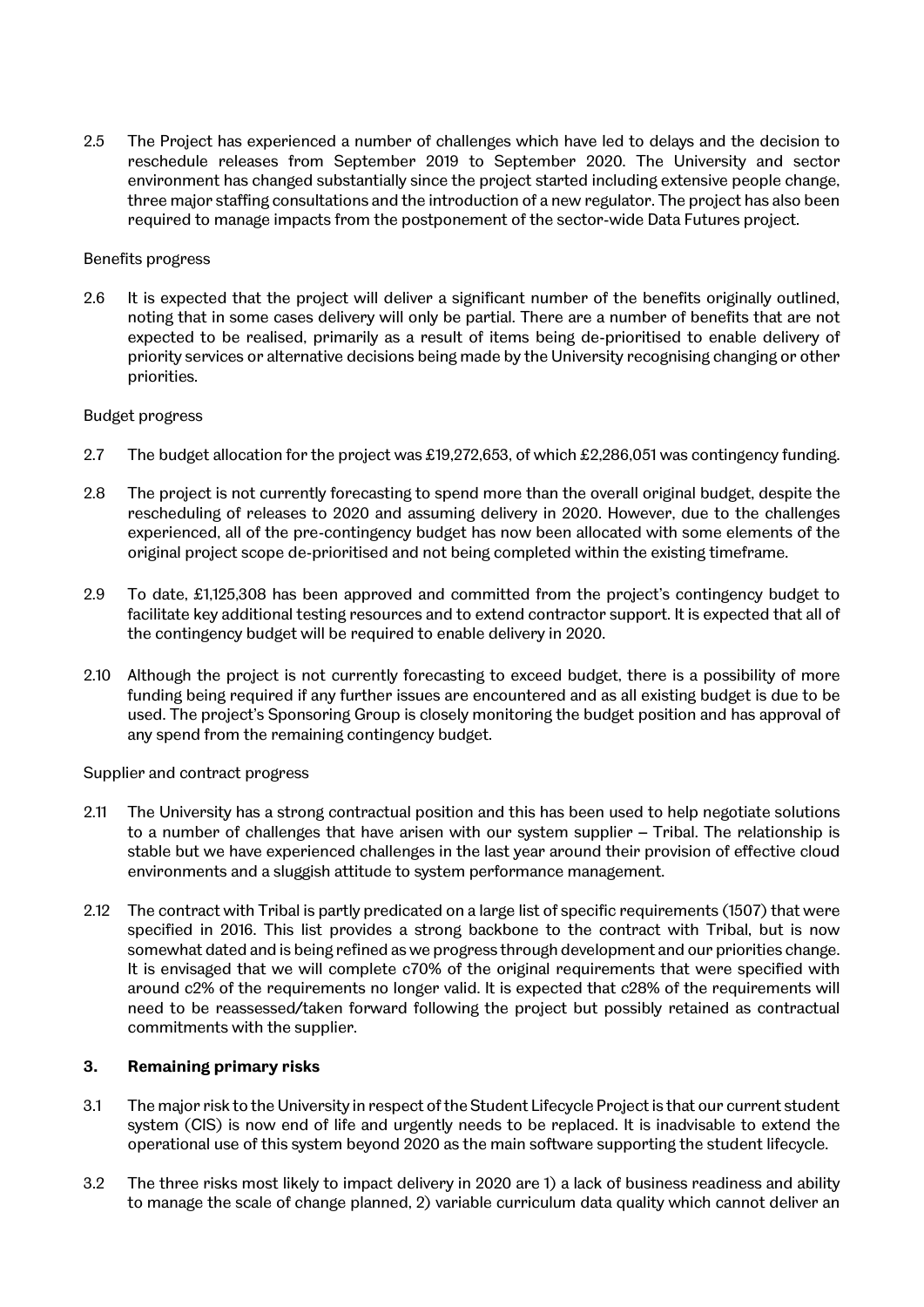effective academic model in the new system, and 3) variable student data to enable effective data migration. There is still a substantial amount of work to do to mitigate these risks with work and commitment required from across the University community and project team.

3.3 Some of the largest risks associated with this type of project have been successfully mitigated by the University up to at this point, including an over reliance on contractors or third party consultants with limited accountability and the large costs associated (this has resulted in budgets spiralling and problems with effective delivery at several comparable universities).

#### **4. Options in managing the completion of the project**

- 4.1 As noted in section 2.2, although a significant number of benefits are expected to be realised, the full scope originally specified will not all be delivered within the existing timeframe and budget. There are a number of options for the University in managing the completion of the work and mitigating risks of costs or scope creep, and noting changing University priorities.
- 4.2 UEB have agreed that the following options are appraised and presented for consideration and decision in spring 2020: 1) Closure of the project in October 2020 followed by specific projects/product developments to manage any remaining and still relevant scope, 2) Extension of the project to complete remaining and still relevant scope, 3) Closure of the project ('Do Nothing' option) with remaining and still relevant scope managed by business as usual.

#### **5. Key dates for the next 12 months**

| Spring 2020      | PWC stage gate review to assess progress and status 6 months from<br>major releases and completion. The Council Oversight Group will meet to<br>consider the outcomes from this stage gate review. Sponsoring Group<br>and UEB to agree whether to proceed with major release in 2020 |
|------------------|---------------------------------------------------------------------------------------------------------------------------------------------------------------------------------------------------------------------------------------------------------------------------------------|
| April 2020       | Release and use of new module selection for continuing students. This will<br>be the first new service to be used by students                                                                                                                                                         |
| August 2020      | Release of student finance services and transfer of student financial<br>management from SAP to SITS to coincide with the start of the new<br>financial year                                                                                                                          |
| September 2020   | The management of all new and continuing students information will be<br>through the new student systems with a range of services launched                                                                                                                                            |
| End October 2020 | Current scheduled end date for project                                                                                                                                                                                                                                                |

5.1 The following table provides key dates running through to October 2020. The detailed launch timeline for 2020 can be found at:<https://www.sheffield.ac.uk/slp/timelines/launches>

Al Carlile October 2019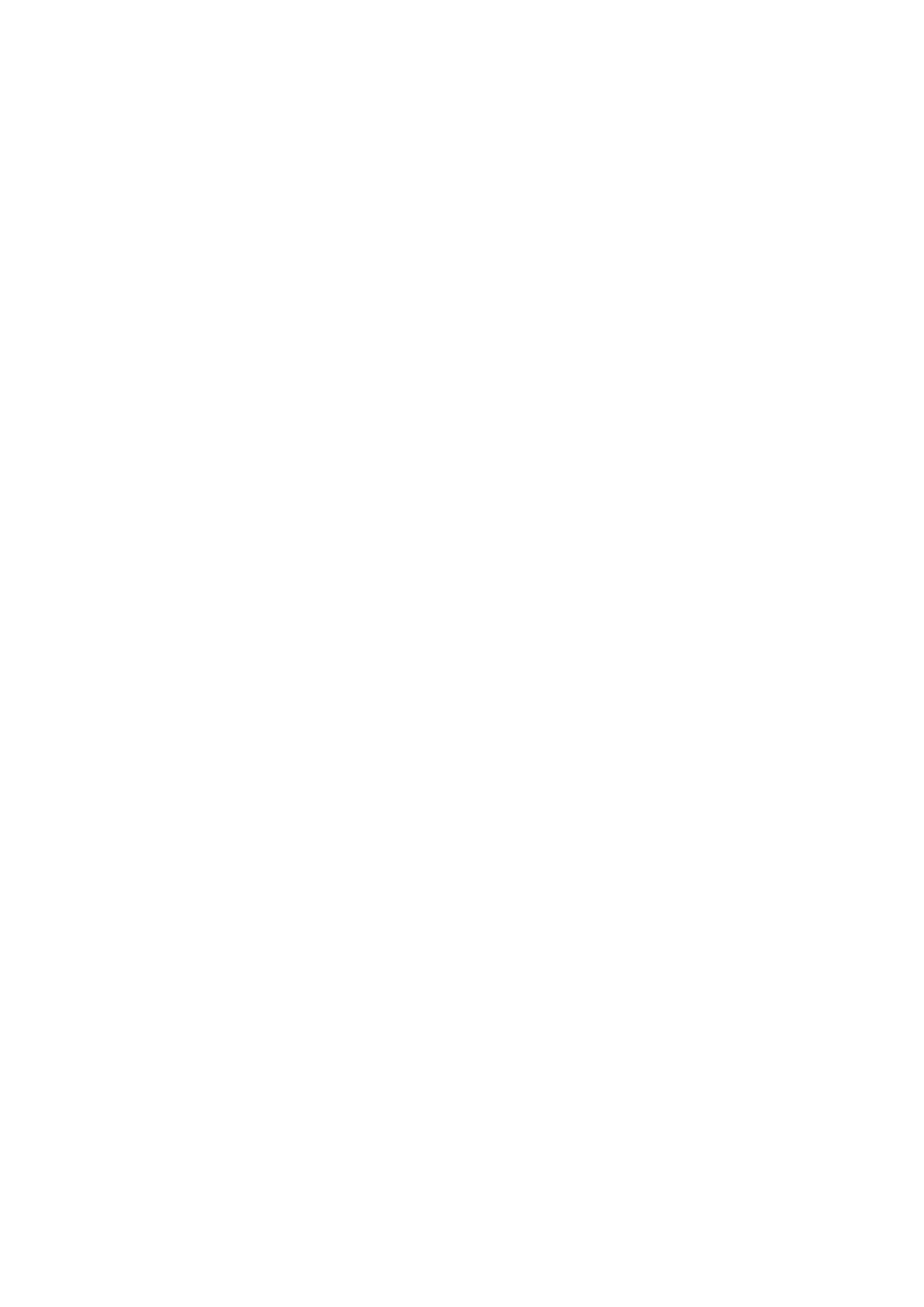

Student Lifecycle Project.

## **Appendix 3**

# **Primary Risk Update**

The following table lays out the primary risks associated with the delivery of the Student Lifecycle Project. This list is based on the original set of primary risks reported to Council in November 2016 but with changes/additions as SLP has progressed. A status update is provided in the final column. Status is assessed through the number and complexity of issues experienced (associated with each primary risk) and whether they are resolved.

| <b>Risk</b>                                                                              | Impact                                                                                                                      | <b>Mitigation</b>                                                                                                                                                                                                                            | <b>Status</b>                                                                                                                                        |
|------------------------------------------------------------------------------------------|-----------------------------------------------------------------------------------------------------------------------------|----------------------------------------------------------------------------------------------------------------------------------------------------------------------------------------------------------------------------------------------|------------------------------------------------------------------------------------------------------------------------------------------------------|
| Failure to articulate/<br>promote the benefits of the<br>Project                         | Negative perception, limited<br>buy-in from staff, variable<br>executive support, business<br>change not prioritised        | Business Change Lead and People and Change Manager<br>appointed to develop, facilitate and resource comms and<br>engagement plans<br>Achieve and communicate benefits management<br>Stakeholder relationship management                      | [AMBER]<br>Comms and engagement plan<br>agreed by SLP Programme Board,<br>but activities still being completed<br>and further development required   |
| Unclear ownership and<br>accountability in decision<br>making                            | Poor decision making, delays to<br>project timescales, limited buy-<br>in from staff                                        | Robust project governance and link into University<br>governance<br>Clear escalation process at programme and project level<br>DVC/DAS as accountable sponsors<br>Effective contract with system supplier and maintenance of<br>relationship | [AMBER]<br>SLP structural review being<br>undertaken to add further clarity<br>to decision making procedures.<br>Expected to complete in<br>November |
| Failure to align with the<br>University's IT/Data<br>Strategies and technical<br>roadmap | Inability to support/develop/<br>integrate system, prioritisation<br>tensions, negative perception                          | Engagement of Director of CICS in governance/ decisions<br>as Data and Technical Change Lead<br>Technical and Data lead and other key staff sourced from<br><b>CICS</b>                                                                      | [GREEN]                                                                                                                                              |
| Breakdown of relationship<br>with systems supplier                                       | Poor or incomplete solution<br>delivery, delays to project<br>timescales, impact on service<br>levels, staff concern/stress | Robust contract<br>Completion of a discovery/ planning phase (acting as<br>$\bullet$<br>condition precedent in contract)<br>Effective agreed governance (developed in partnership)                                                           | [GREEN]                                                                                                                                              |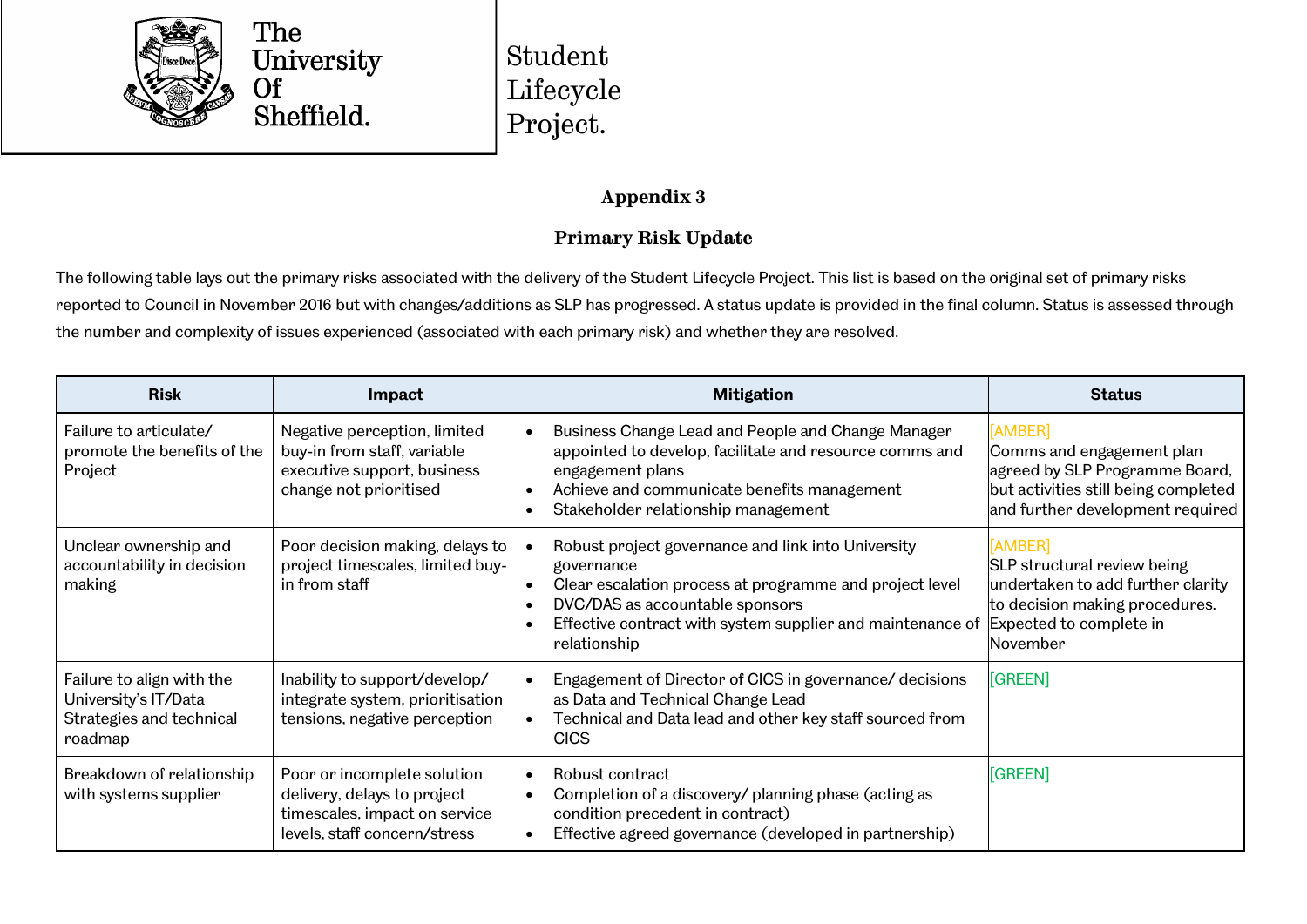|                                                                                                                          |                                                                                                                                                               | Relationship management and adoption of partnership<br>approach/ethos                                                                                                                                                                                                                                         |                                                                                                                                                                                                                                                               |
|--------------------------------------------------------------------------------------------------------------------------|---------------------------------------------------------------------------------------------------------------------------------------------------------------|---------------------------------------------------------------------------------------------------------------------------------------------------------------------------------------------------------------------------------------------------------------------------------------------------------------|---------------------------------------------------------------------------------------------------------------------------------------------------------------------------------------------------------------------------------------------------------------|
| Failure to effectively<br>manage (the scale of)<br>business process re-<br>engineering                                   | Poor solution delivery, major<br>workarounds still in place,<br>negative perceptions of<br>programme, work overload for<br>key staff, prioritisation tensions | Appropriate resourcing informed by other universities'<br>$\bullet$<br>experience<br>Effective change management and comms activity<br>$\bullet$<br>Involvement of and working in partnership with key leaders<br>and managers across the University<br>Joint planning for transitional activity<br>$\bullet$ | [RED]<br>Further work is required from<br>across the University to mitigate<br>this risk. SLP focus has moved on<br>transitional planning with an<br>increase of work with Faculty and<br>PS Leads and Managers                                               |
| Failure to involve and<br>engage key people across<br>the University community                                           | No change buy-in, negative<br>perceptions of programme,<br>variable executive support, staff<br>stress around impact on roles                                 | Effective change management and comms plans<br>Stakeholder relationship management<br>$\bullet$<br>Subject Matter Experts from across the University engaged<br>$\bullet$<br>in Project development and implementation work                                                                                   | [AMBER]<br>See first primary risk. Further<br>work is being undertaken with<br>Faculties to ensure effective<br>support for Academic<br>Departments                                                                                                           |
| Quality of institutional data<br>affects quality of Project<br>delivery                                                  | New processes and<br>functionality do not work or are<br>perceived as poor due to poor<br>quality data. Poor solution<br>delivery, poor service delivery      | Data quality approach to be developed and adopted<br>Engagement with Professional Services staff to clean and<br>$\bullet$<br>validate data sets<br>Clear ownership of both reference and operational data<br>$\bullet$<br>agreed                                                                             | [RED]<br>Data migration work continues to<br>be a priority. Substantial work is<br>being taken forward on curriculum<br>and student data, but a number of<br>complexities remain to be fully<br>managed/mitigated                                             |
| Failure to deliver the full<br>scope of the programme                                                                    | Some anticipated key benefits<br>are delayed or not achieved.<br>Additional cost is incurred to<br>deliver large amounts of the<br>original scope             | Consideration is given to potential options to deliver de-<br>scoped elements of the programme through either BAU<br>teams or subsequent projects<br>All de-scoping decisions are taken by the appropriate level<br>of governance                                                                             | [AMBER]<br>Some aspects of scope will not be<br>delivered, but the majority of<br>benefits in the Business Case are<br>expected to be fully or partially<br>realised. It is expected that some<br>projects/further BAU work will be<br>proposed to follow SLP |
| Failure to retain staff either<br>due to fixed term contracts<br>or increased sickness due<br>to work related pressures. | Development timescales<br>slip/deadlines missed due to<br>required staff resources<br>and/or skills are not available                                         | Staff contracts are reviewed to ensure continuity<br>$\bullet$<br>throughout the programme<br>Health and wellbeing plans are developed and enacted to<br>$\bullet$<br>support staff through high pressure delivery periods.                                                                                   | [GREEN]                                                                                                                                                                                                                                                       |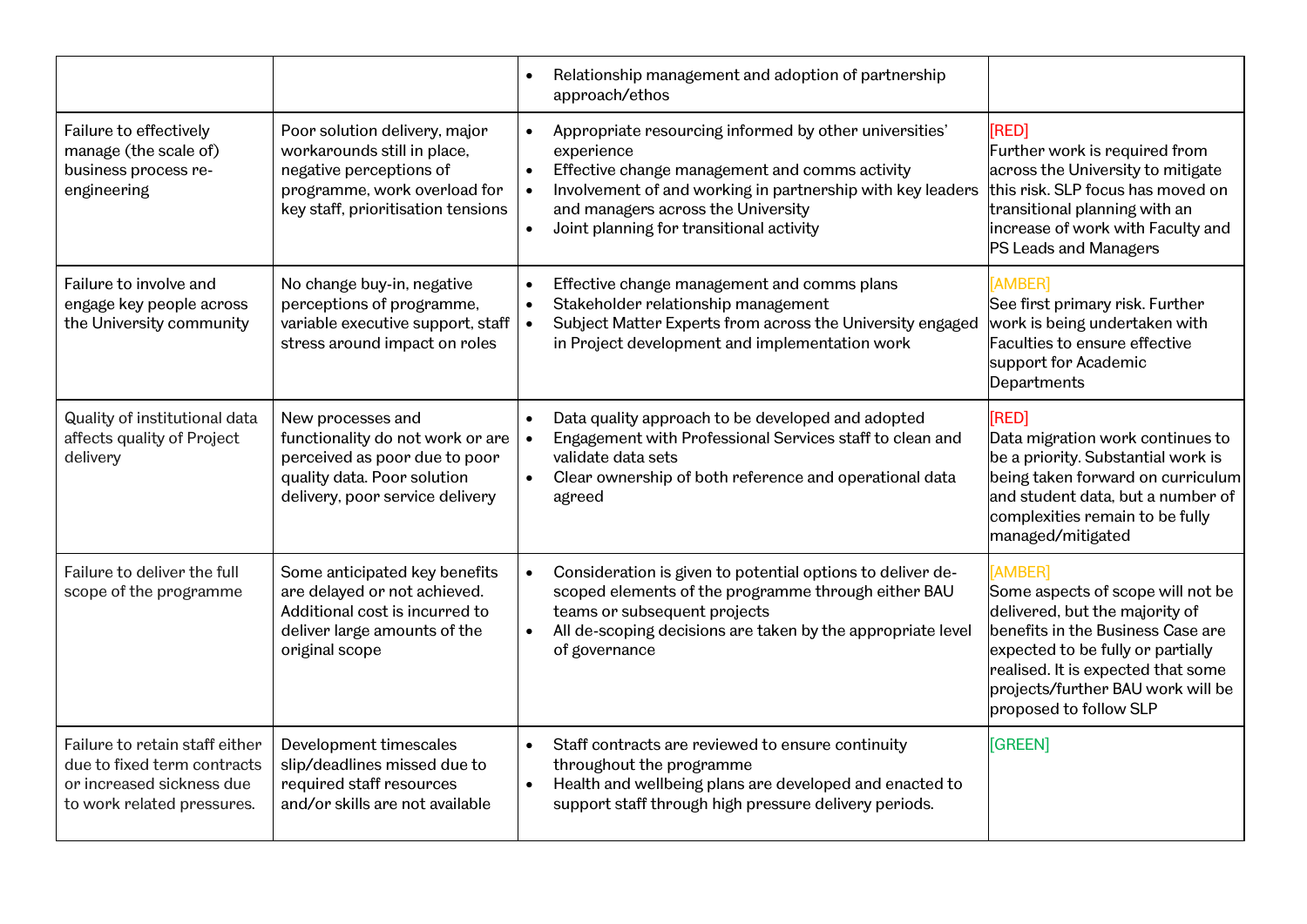Al Carlile, Programme Director October 2019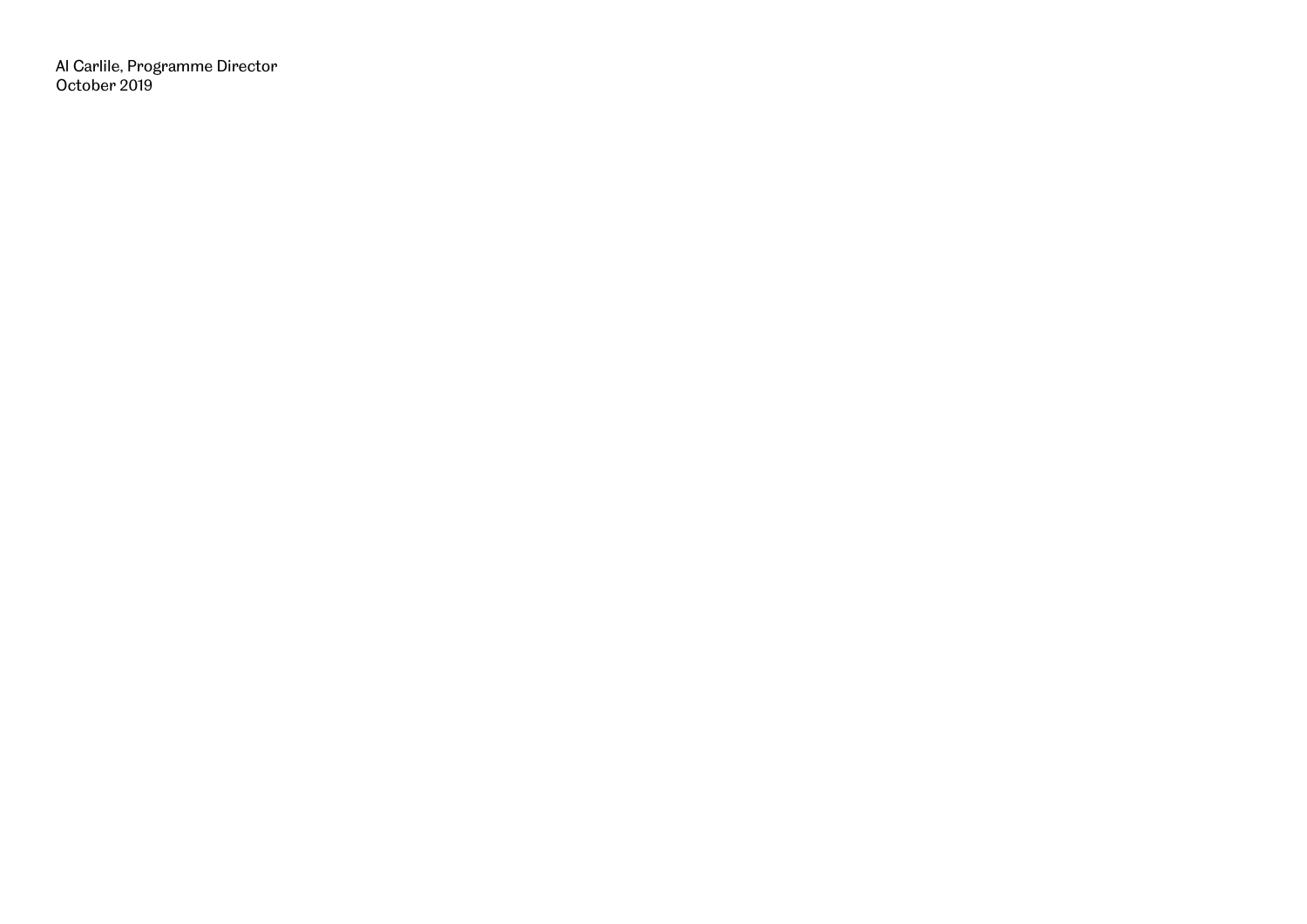

Student Lifecycle Project.

## **Appendix 4**

## **Expected Benefits Realisation**

The following table lays out the benefits included in the Business Case for the Student Lifecycle Project. The table includes an up to date assessment of whether the individual benefits will be realised and further explanation for those where delivery is expected to be partial or not complete.

| <b>No</b> | <b>Specific Benefit</b>                                                                                                                                    | <b>Tracking Metric</b>                                                                                                                                                                              | <b>Envisaged</b>   | <b>Notes</b>                                                                                                                                        |
|-----------|------------------------------------------------------------------------------------------------------------------------------------------------------------|-----------------------------------------------------------------------------------------------------------------------------------------------------------------------------------------------------|--------------------|-----------------------------------------------------------------------------------------------------------------------------------------------------|
|           |                                                                                                                                                            |                                                                                                                                                                                                     | <b>Realisation</b> |                                                                                                                                                     |
|           |                                                                                                                                                            | Primary Benefit 1: Improved efficiency through process redesign to simplify, streamline and remove workarounds                                                                                      |                    |                                                                                                                                                     |
|           |                                                                                                                                                            | It is envisaged that the Project will deliver savings in process steps of between 40-50% across the areas of the student lifecycle currently rated at red and amber in the RAG                      |                    |                                                                                                                                                     |
|           |                                                                                                                                                            | analysis included in the original business case. In specific cases (as in the example included below), process step savings are likely to exceed 40-50%. The realisation of this                    |                    |                                                                                                                                                     |
|           |                                                                                                                                                            | benefit is expected to result in minimum recurrent long-term but likely non-cashable savings of 780k to 815k per annum. These savings figures will flex and become more                             |                    |                                                                                                                                                     |
|           | fully developed as the Project progresses through discovery and implementation.                                                                            |                                                                                                                                                                                                     |                    |                                                                                                                                                     |
| 1.1       | Increased efficiency in recording and<br>managing curriculum information through the<br>development of in-system design and approval<br>standard processes | - reduction in staff time spent on maintaining<br>curriculum information<br>- removal of standalone systems<br>- 80% of design/approval following systematised<br>processes                         | Partial            | Majority of benefits expected to be delivered,<br>but the PROMS system will continue to be used<br>in the short-term to supplement new<br>processes |
| 1.2       | Elimination of time intensive paper-based<br>student record management activities<br>through the implementation of effective<br>workflows                  | - removal of all paper based transactions<br>- reduction in the time taken to process a change<br>of status                                                                                         | Partial            | Some complex processes enabling student<br>changes of status will remain paper-based in<br>the short/medium term                                    |
| 1.3       | Automated workflow processes for the<br>calculation and allocation of fees and<br>scholarships                                                             | - reduction in staff time spent on manually<br>checking data and dual entry into multiple systems<br>- removal of standalone systems (spreadsheets)<br>and data requests                            | Complete           |                                                                                                                                                     |
| 1.4       | Automation of debt management and<br>introduction of self-service functionality for<br>students to manage and resolve debt                                 | - reduction in staff time spent on manually<br>checking data and dual entry into multiple systems<br>- reduction in the number of student debt<br>enquiries/requests<br>- reduction in student debt | Complete           |                                                                                                                                                     |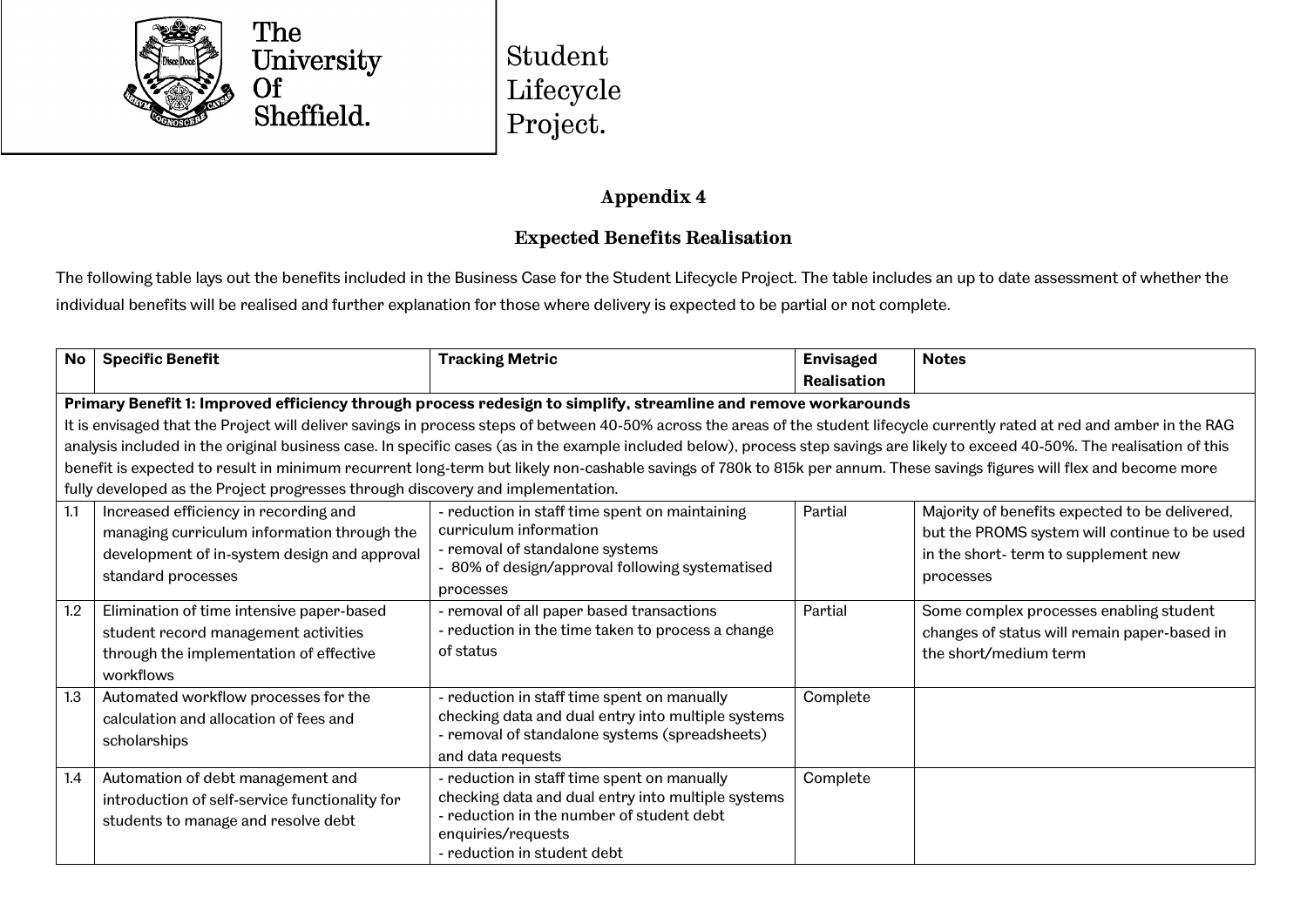| 1.5<br>1.6 | Streamlined and consistent approach to<br>submission of assessments and recording of<br>individual circumstances<br>Automated calculation of progression and | - reduction in time spent on manually checking<br>data and dual entry into multiple systems<br>- reduction of need for individual and unrecorded<br>communications<br>- reduction in time spent on manually | Partial<br>Complete | The University will continue to use both the<br>virtual learning environment (MOLE) and the<br>new student system to manage assessments |
|------------|--------------------------------------------------------------------------------------------------------------------------------------------------------------|-------------------------------------------------------------------------------------------------------------------------------------------------------------------------------------------------------------|---------------------|-----------------------------------------------------------------------------------------------------------------------------------------|
|            | award                                                                                                                                                        | checking/validating data and dual entry into<br>multiple systems                                                                                                                                            |                     |                                                                                                                                         |
| 1.7        | Reduction in data cleansing and validation                                                                                                                   | - reduction in staff time spent on manually                                                                                                                                                                 | Complete            |                                                                                                                                         |
|            | activities required to support statutory                                                                                                                     | checking and validating data                                                                                                                                                                                |                     |                                                                                                                                         |
|            | returns (for example, HESA)                                                                                                                                  |                                                                                                                                                                                                             |                     |                                                                                                                                         |
|            |                                                                                                                                                              | Primary Benefit 2: Enhanced student experience through consistent delivery of fit for purpose processes and transactions                                                                                    |                     |                                                                                                                                         |
|            |                                                                                                                                                              | The Project will help improve the student experience at the University, contributing to an increase in student satisfaction around key points of transition - registration and                              |                     |                                                                                                                                         |
|            |                                                                                                                                                              | module selection, change of status, examination and assessment. The Project will reduce the amount of student time spent on 'administration'.                                                               |                     |                                                                                                                                         |
| 2.1        | Improved experience across all categories of                                                                                                                 | - Removal of all time-consuming manual                                                                                                                                                                      | Partial             | Some statutory/compliance processes will                                                                                                |
|            | new student through the provision of fully-                                                                                                                  | registration processes<br>- improved outcomes from student satisfaction                                                                                                                                     |                     | remain face to face as per legal requirements                                                                                           |
|            | online registration                                                                                                                                          | surveys                                                                                                                                                                                                     |                     |                                                                                                                                         |
| 2.2        | Improved experience for new and continuing                                                                                                                   | - reduction in staff time spent approving module                                                                                                                                                            | Partial             | The University decision to retain 'unrestricted                                                                                         |
|            | students through the provision of online                                                                                                                     | choices                                                                                                                                                                                                     |                     | module choice' results in some choice activity                                                                                          |
|            | module choice activity for all categories of                                                                                                                 | - improved outcomes from student satisfaction                                                                                                                                                               |                     | remaining offline/ manual. All other choice will                                                                                        |
|            | student                                                                                                                                                      | surveys                                                                                                                                                                                                     |                     | be online and automated                                                                                                                 |
| 2.3        | Efficient, self-service change of status                                                                                                                     | - Removal of time-consuming paper based                                                                                                                                                                     | Partial             | Time taken to process changes will reduce as                                                                                            |
|            | approach for students                                                                                                                                        | processes                                                                                                                                                                                                   |                     | will process steps, but some processes will                                                                                             |
|            |                                                                                                                                                              | - reduction in the time taken to process a change                                                                                                                                                           |                     | remain manual (See 1.2)                                                                                                                 |
|            |                                                                                                                                                              | of status                                                                                                                                                                                                   |                     |                                                                                                                                         |
|            |                                                                                                                                                              | - improved outcomes from student satisfaction                                                                                                                                                               |                     |                                                                                                                                         |
|            |                                                                                                                                                              | surveys                                                                                                                                                                                                     |                     |                                                                                                                                         |
| 2.4        | Improved handling of complaints and                                                                                                                          | - reduction in the time taken to resolve a case                                                                                                                                                             | Complete            |                                                                                                                                         |
|            | disciplinary cases through the introduction of                                                                                                               | - reduction in the number of requests for case                                                                                                                                                              |                     |                                                                                                                                         |
|            | a formal case management solution                                                                                                                            | reviews/appeals                                                                                                                                                                                             |                     |                                                                                                                                         |
| 2.5        | Improved ability for prospective and current                                                                                                                 | - number of student actions completed from                                                                                                                                                                  | Complete            |                                                                                                                                         |
|            | students to access a range of services/                                                                                                                      | mobile devices                                                                                                                                                                                              |                     |                                                                                                                                         |
|            | activities at a time and place suitable for them                                                                                                             | - reduction in number of face to face enquiries at                                                                                                                                                          |                     |                                                                                                                                         |
|            |                                                                                                                                                              | service information desks                                                                                                                                                                                   |                     |                                                                                                                                         |
| 2.6        | Improved provision of personalised                                                                                                                           | - earlier resolution of exam clashes                                                                                                                                                                        | Partial             | More personalised assessment information will                                                                                           |
|            | information for students including exams                                                                                                                     | - reduction in the number of special exam                                                                                                                                                                   |                     | be available but exam timetables will not be                                                                                            |
|            | timetables                                                                                                                                                   | arrangements                                                                                                                                                                                                |                     | delivered                                                                                                                               |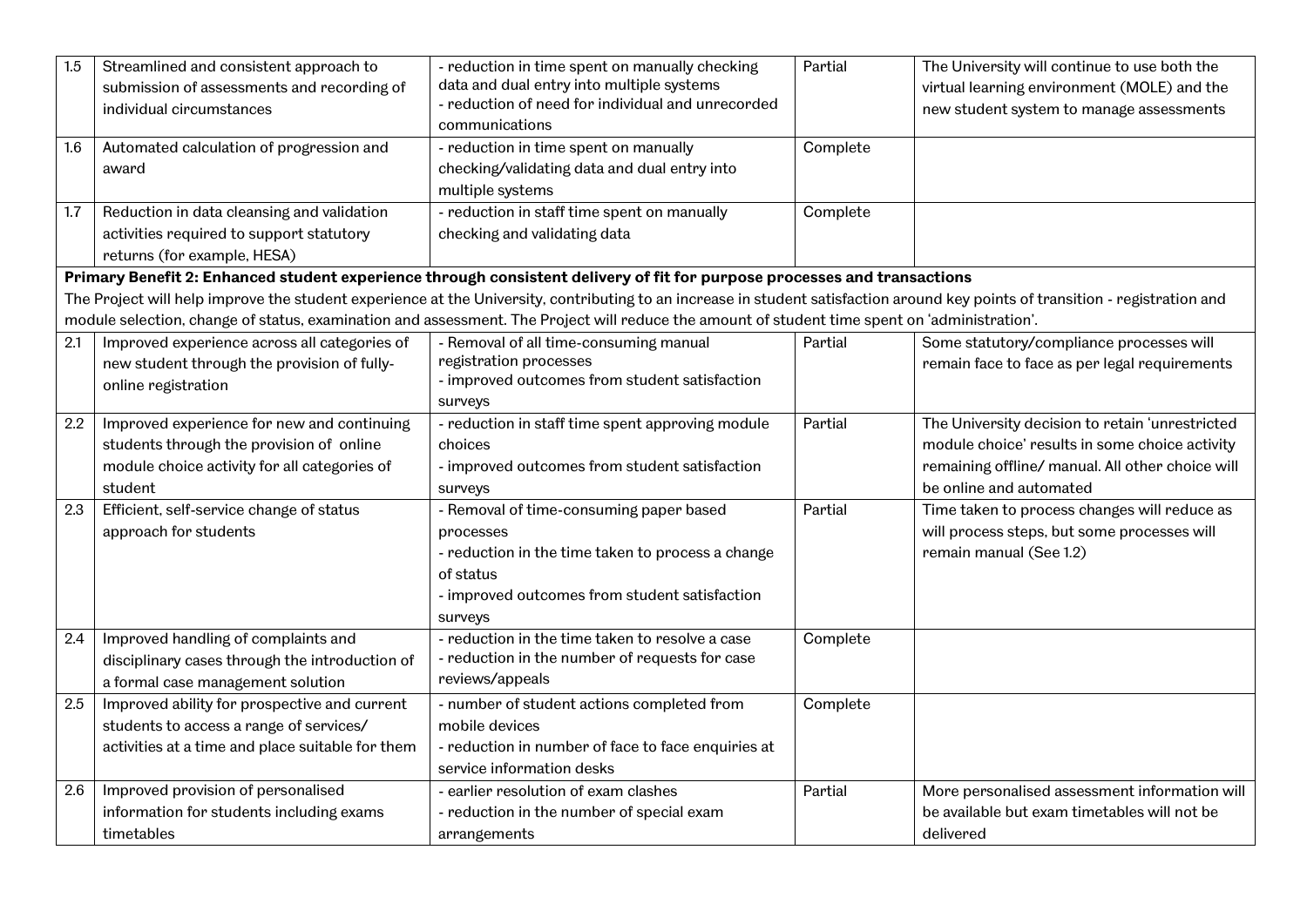| 2.7 | Improved clarity of and student access to                                                                                         | - student access to attainment information in one                                                                                                                                  | Complete   |                                                   |  |  |
|-----|-----------------------------------------------------------------------------------------------------------------------------------|------------------------------------------------------------------------------------------------------------------------------------------------------------------------------------|------------|---------------------------------------------------|--|--|
|     | attainment/assessment information                                                                                                 | place                                                                                                                                                                              |            |                                                   |  |  |
|     |                                                                                                                                   | - ability for students to model their degree                                                                                                                                       |            |                                                   |  |  |
|     |                                                                                                                                   | outcome                                                                                                                                                                            |            |                                                   |  |  |
|     |                                                                                                                                   | - improved outcomes from student satisfaction                                                                                                                                      |            |                                                   |  |  |
|     |                                                                                                                                   | surveys                                                                                                                                                                            |            |                                                   |  |  |
|     |                                                                                                                                   | Primary Benefit 3: Improved ability to support new and non-standard academic delivery and services through increased flexibility                                                   |            |                                                   |  |  |
|     |                                                                                                                                   | The Project will enable a comprehensive view of the University curriculum with all elements and structures loaded and managed in one system, irrespective of model or              |            |                                                   |  |  |
|     |                                                                                                                                   | mode of delivery. This will create savings in the number of process steps associated with the design/redesign, approval and inception of academic programmes (see Benefit          |            |                                                   |  |  |
|     |                                                                                                                                   | 1) and a reduction in risk (no standalone systems holding curriculum data, as well as consistent inclusion of all relevant Professional Services in the design and approval        |            |                                                   |  |  |
|     | process to ensure legal and statutory risks are always mitigated).                                                                |                                                                                                                                                                                    |            |                                                   |  |  |
| 3.1 | Creation of comprehensive view of the                                                                                             | - reduction in staff time spent on manually                                                                                                                                        | Complete/  | A comprehensive curriculum view will be           |  |  |
|     | curriculum - all elements and structures are                                                                                      | checking data and dual entry into multiple systems                                                                                                                                 | Partial    | loaded but some non-standard areas may need       |  |  |
|     | loaded into and managed in system                                                                                                 | - removal of standalone systems (spreadsheets)                                                                                                                                     |            | to be managed manually                            |  |  |
|     | irrespective of model or mode of delivery                                                                                         |                                                                                                                                                                                    |            |                                                   |  |  |
|     | (single source of the truth)                                                                                                      |                                                                                                                                                                                    |            |                                                   |  |  |
| 3.2 | Increase in learning and teaching staff time to                                                                                   | - proportion of staff time spent providing 'added                                                                                                                                  | <b>TBC</b> | Project planning yet to be finalised              |  |  |
|     | support curriculum development through                                                                                            | value' support for academic departments                                                                                                                                            |            |                                                   |  |  |
|     | reducing manual curriculum management                                                                                             |                                                                                                                                                                                    |            |                                                   |  |  |
|     | activity                                                                                                                          |                                                                                                                                                                                    |            |                                                   |  |  |
| 3.3 | Improved ability for collaborative design of                                                                                      | - reduction of process/approval steps for non-                                                                                                                                     | <b>TBC</b> | Project planning yet to be finalised              |  |  |
|     | curricula through the introduction of                                                                                             | standard programmes                                                                                                                                                                |            |                                                   |  |  |
|     | collaborative tools                                                                                                               | - increased take up of collaborative tools to aid                                                                                                                                  |            |                                                   |  |  |
|     |                                                                                                                                   | curriculum design                                                                                                                                                                  |            |                                                   |  |  |
|     |                                                                                                                                   | - improved staff satisfaction with curriculum                                                                                                                                      |            |                                                   |  |  |
|     |                                                                                                                                   | design and approval process                                                                                                                                                        |            |                                                   |  |  |
| 3.4 | Improved graduation experience for all                                                                                            | - all types of student provided with high quality                                                                                                                                  | <b>TBC</b> | Project planning yet to be finalised, but benefit |  |  |
|     | student types                                                                                                                     | graduation experience                                                                                                                                                              |            | expected to be delivered                          |  |  |
| 3.5 | Improved interactions for students on non-                                                                                        | - improved outcomes from student satisfaction                                                                                                                                      | Complete   |                                                   |  |  |
|     | standard programmes                                                                                                               | surveys                                                                                                                                                                            |            |                                                   |  |  |
|     |                                                                                                                                   | - eradication of duplication of steps for students                                                                                                                                 |            |                                                   |  |  |
|     |                                                                                                                                   | on non-standard/dual/triple programmes                                                                                                                                             |            |                                                   |  |  |
| 3.6 | Staff spend less time creating workarounds to                                                                                     | - non-standard programmes managed via                                                                                                                                              | Complete/  | See 3.1                                           |  |  |
|     | manage non-standard programmes                                                                                                    | standardised processes                                                                                                                                                             | Partial    |                                                   |  |  |
|     | Primary Benefit 4: Enhanced user experience through interaction with more intuitive systems                                       |                                                                                                                                                                                    |            |                                                   |  |  |
|     |                                                                                                                                   | The Project will contribute to an increase in staff and student satisfaction in the use of student systems, with objectives to 1) increase satisfaction for prioritised areas (for |            |                                                   |  |  |
|     | example, online module selection, personal tutoring), and 2) speed up the completion of processes by 15/20% in prioritised areas. |                                                                                                                                                                                    |            |                                                   |  |  |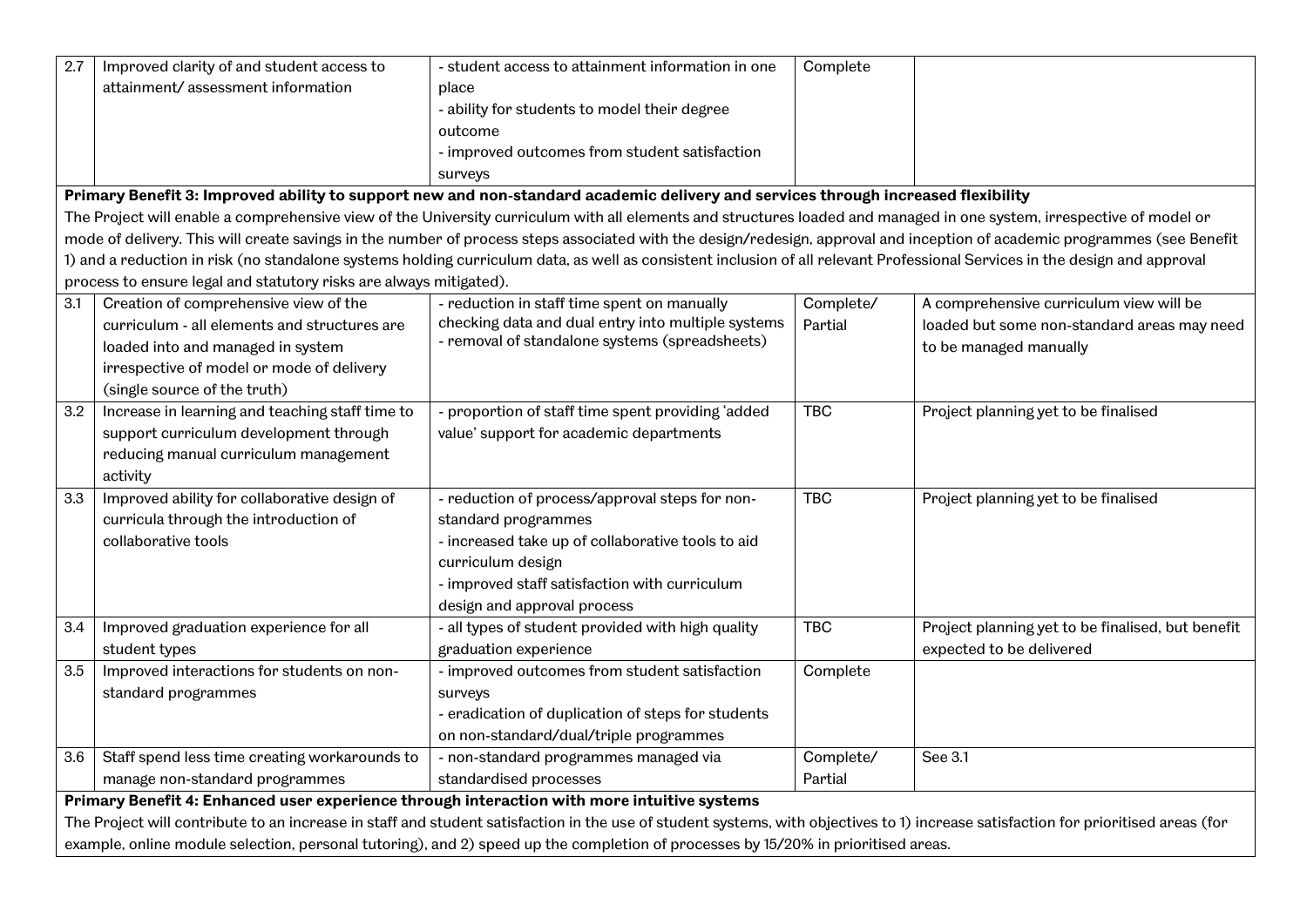| 4.1 | Improved communications and engagement                                                                                                                                         | - Improved enquirer and applicant conversation                                                                             | Partial      | Enquiry management system launched,               |  |  |
|-----|--------------------------------------------------------------------------------------------------------------------------------------------------------------------------------|----------------------------------------------------------------------------------------------------------------------------|--------------|---------------------------------------------------|--|--|
|     | with enquirers and prospective students                                                                                                                                        | -reduction in the number of duplicated messages                                                                            |              | communications development not delivered          |  |  |
|     | through an integrated CRM approach                                                                                                                                             | (students will receive 'single' responses)                                                                                 |              |                                                   |  |  |
| 4.2 | Improved experience for all students through                                                                                                                                   | - improved outcomes from student satisfaction                                                                              | Partial      | Major improvements will be realised in the        |  |  |
|     | the provision of key personalised information                                                                                                                                  | surveys                                                                                                                    |              | provision of key personalised information, but    |  |  |
|     | and completion of tasks in one modern                                                                                                                                          | - reduced number of standalone systems used by                                                                             |              | this is unlikely to be through one sole interface |  |  |
|     | platform-independent interface (portal)                                                                                                                                        | students                                                                                                                   |              |                                                   |  |  |
| 4.3 | Improved experience and provision of student                                                                                                                                   | - reduced use of multiple systems to undertake                                                                             | Partial      | See 4.2                                           |  |  |
|     | information to staff through one modern                                                                                                                                        | student-related tasks                                                                                                      |              |                                                   |  |  |
|     | platform-independent interface (portal)                                                                                                                                        |                                                                                                                            |              |                                                   |  |  |
| 4.4 | Better experience for third parties (partners)                                                                                                                                 | - reduction in multiple and similar comms to                                                                               | Not complete | De-prioritised                                    |  |  |
|     | in communications/engagement through the                                                                                                                                       | partners                                                                                                                   |              |                                                   |  |  |
|     | implementation of effective CRM                                                                                                                                                | - removal of standalone systems (spreadsheets)                                                                             |              |                                                   |  |  |
| 4.5 | Improved access to information and data for                                                                                                                                    | - reduction in External Examiner process steps                                                                             | Complete     |                                                   |  |  |
|     | third parties (external examiner partners)                                                                                                                                     | - eradication of paper-based process                                                                                       |              |                                                   |  |  |
|     |                                                                                                                                                                                | - increase in the speed of payments to External                                                                            |              |                                                   |  |  |
|     |                                                                                                                                                                                | Examiners                                                                                                                  |              |                                                   |  |  |
|     |                                                                                                                                                                                | Primary Benefit 5: Improved technical resilience and sustainability through the effective outsourcing of system management |              |                                                   |  |  |
|     | The Project will establish 24/7 critical systems support, enabling service levels to be maintained across global time zones, and reduce the reliance on individuals to support |                                                                                                                            |              |                                                   |  |  |
|     | critical systems.                                                                                                                                                              |                                                                                                                            |              |                                                   |  |  |
| 5.1 | Reduced risk of single point of failure through                                                                                                                                | - monitored through adherence to service level                                                                             | Partial      | Some risk still remains to ensure that the        |  |  |
|     | removing a reliance on individuals to support                                                                                                                                  | KPIs in contract<br>- reduction in staff time taken to manage system                                                       |              | University does not continue to over-rely on      |  |  |
|     | critical systems                                                                                                                                                               |                                                                                                                            |              | individual system developers                      |  |  |
| 5.2 | 24/7 support for critical systems issues                                                                                                                                       | - monitored through adherence to service level                                                                             | Complete     |                                                   |  |  |
|     | (enabling appropriate service levels in any                                                                                                                                    | KPIs in contract                                                                                                           |              |                                                   |  |  |
|     | global timezone)                                                                                                                                                               |                                                                                                                            |              |                                                   |  |  |
| 5.3 | Increased speed of integrating new systems                                                                                                                                     | - average length of development time taken to                                                                              | Partial      | This benefit will be fully realised but with a    |  |  |
|     | with the student system                                                                                                                                                        | integrate new software                                                                                                     |              | timespan expected to be post-project              |  |  |
| 5.4 | Reduced requirement to purchase additional                                                                                                                                     | - cost savings                                                                                                             | Partial      | This benefit will be fully realised but with a    |  |  |
|     | systems (credit card solutions etc) to meet                                                                                                                                    | - reduced number of standalone systems                                                                                     |              | timespan expected to be post-project              |  |  |
|     | student needs                                                                                                                                                                  |                                                                                                                            |              |                                                   |  |  |
| 5.5 | Improved sustainability through the suppliers                                                                                                                                  | - supplier performance monitored through                                                                                   | Complete     |                                                   |  |  |
|     | support/responsibility for current and future                                                                                                                                  | adherence to KPIs in contract                                                                                              |              |                                                   |  |  |
|     | statutory and external reporting requirements                                                                                                                                  | - reduction in staff (developer) time needed to                                                                            |              |                                                   |  |  |
|     | Improved integration of financial systems and                                                                                                                                  | support statutory developments                                                                                             |              |                                                   |  |  |
| 5.6 |                                                                                                                                                                                | - reduction in staff time spent on dual entry into                                                                         | Complete     |                                                   |  |  |
|     | related data                                                                                                                                                                   | multiple systems and reconciliation                                                                                        |              |                                                   |  |  |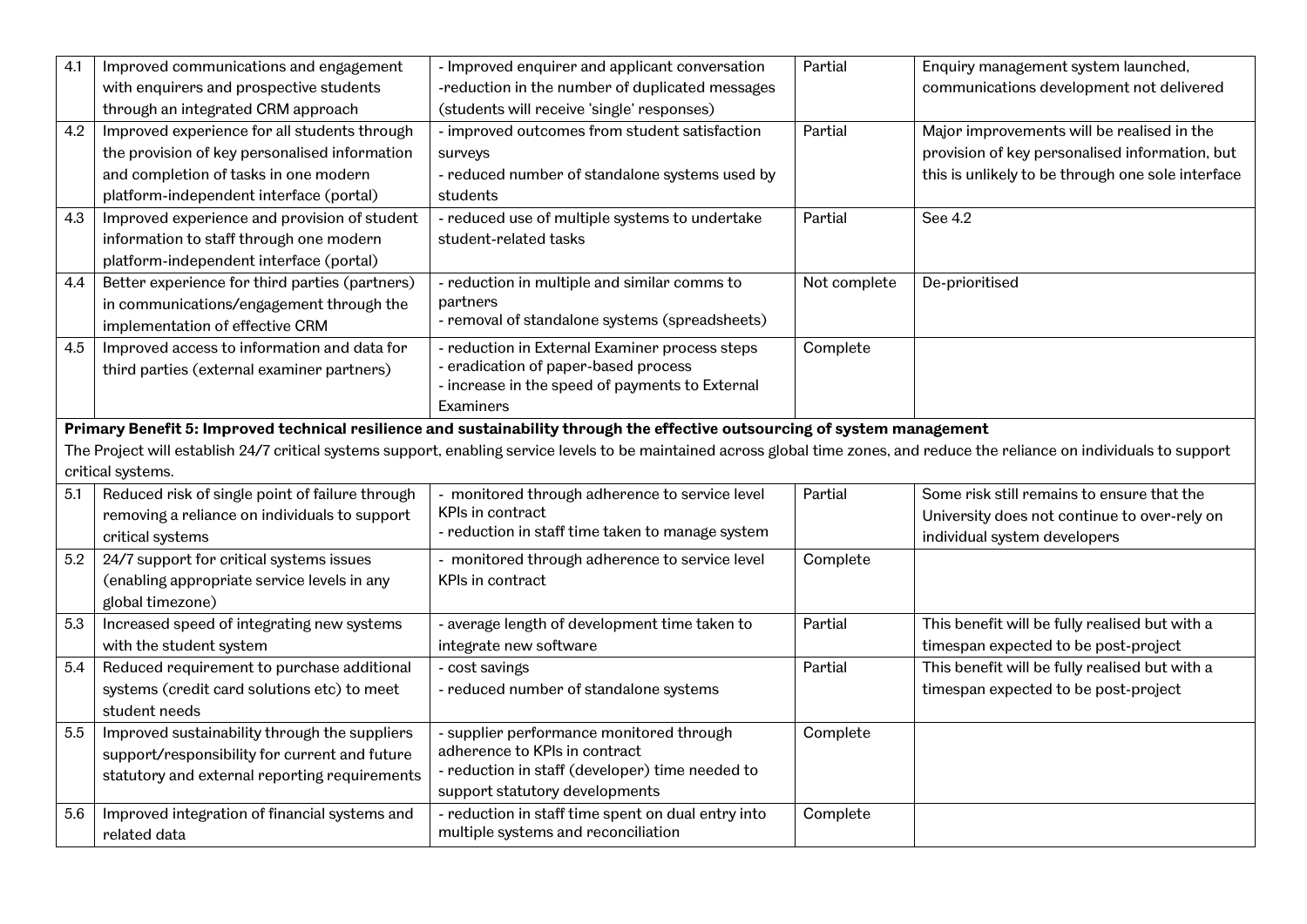|     |                                                                                                                                                                                                          | - removal of standalone systems (spreadsheets)                                                                                                                                           |              |                                                                                                                                                                                                                                                                                                                                                        |
|-----|----------------------------------------------------------------------------------------------------------------------------------------------------------------------------------------------------------|------------------------------------------------------------------------------------------------------------------------------------------------------------------------------------------|--------------|--------------------------------------------------------------------------------------------------------------------------------------------------------------------------------------------------------------------------------------------------------------------------------------------------------------------------------------------------------|
|     |                                                                                                                                                                                                          | and data requests                                                                                                                                                                        |              |                                                                                                                                                                                                                                                                                                                                                        |
|     |                                                                                                                                                                                                          | Primary Benefit 6: Improved provision of timely, relevant and accurate information to support decision making                                                                            |              |                                                                                                                                                                                                                                                                                                                                                        |
|     |                                                                                                                                                                                                          | The Project will help improve the student experience at the University, contributing to an increase in satisfaction around key elements of support and transition (for                   |              |                                                                                                                                                                                                                                                                                                                                                        |
|     |                                                                                                                                                                                                          | example, personal tutor support, and online module selection). The Project will aim to reduce the number of standalone systems being used to store student information by                |              |                                                                                                                                                                                                                                                                                                                                                        |
|     |                                                                                                                                                                                                          | a third (there are currently more than 800 independent systems across academic departments and professional services), freeing up staff time from inputting, sourcing and                |              |                                                                                                                                                                                                                                                                                                                                                        |
|     | validating data in multiple systems.                                                                                                                                                                     |                                                                                                                                                                                          |              |                                                                                                                                                                                                                                                                                                                                                        |
| 6.1 | Ability for staff and students to access a<br>holistic view of a student's interactions with<br>the University, enabling Personal and<br>Academic Tutors to provide high quality,<br>personalised advice | - reduction in the number of local systems for the<br>management of Personal Tutor activity<br>- improved outcomes from student satisfaction<br>surveys                                  | Not complete | Work is being undertaken by the Strategic<br>Change office and CICS to review the<br>University's requirements for student<br>engagement/CRM. SLP requirements were<br>specified in 2016 and student, staff and OfS<br>expectations around this area have changed<br>with the University needing to ensure that any<br>development meets current needs |
| 6.2 | Improved provision of information to staff<br>through role-specific areas (portal) which<br>allow for the targeted presentation of<br>appropriate information                                            | - reduced number of standalone local systems for<br>holding information<br>- reduced number of data requests to student-<br>focused professional services                                | Complete     |                                                                                                                                                                                                                                                                                                                                                        |
| 6.3 | Improved self-service access for staff to<br>accurate and up to date operational<br>information which crosses the breadth of the<br>student lifecycle (applicant to alumni)                              | - reduced requests for bespoke operational<br>reports<br>- reduced number of standalone local systems for<br>reporting purposes<br>- reduction in staff time spent on validating data    | Complete     |                                                                                                                                                                                                                                                                                                                                                        |
| 6.4 | Improved financial decision making in<br>academic departments through the provision<br>of accurate scholarship budget information in<br>real time                                                        | - availability of all scholarship information in one<br>place<br>- reduced number of standalone local systems for<br>reporting                                                           | Complete     |                                                                                                                                                                                                                                                                                                                                                        |
| 6.5 | Increased accessibility for staff and students<br>to information about University-wide schemes<br>and sessions which support academic and<br>personal skills development                                 | - improved staff satisfaction for Personal Tutors<br>- improved student satisfaction about access to<br>personal skills development information                                          | Not complete | De-prioritised                                                                                                                                                                                                                                                                                                                                         |
| 6.6 | Increased speed of signposting to support<br>services                                                                                                                                                    | - staff able to see full interaction record of student<br>e.g. meetings and notifications<br>- all support services accessible through single<br>initial point of contact/single sign-on | Not complete | See 6.1                                                                                                                                                                                                                                                                                                                                                |
| 6.7 | Improved ability to monitor and report on full<br>range of student attendance and engagement                                                                                                             | - reduction in standalone systems monitoring<br>student attendance and engagement                                                                                                        | Partial      | Reporting will be improved but further work<br>will be required linked to 6.1                                                                                                                                                                                                                                                                          |